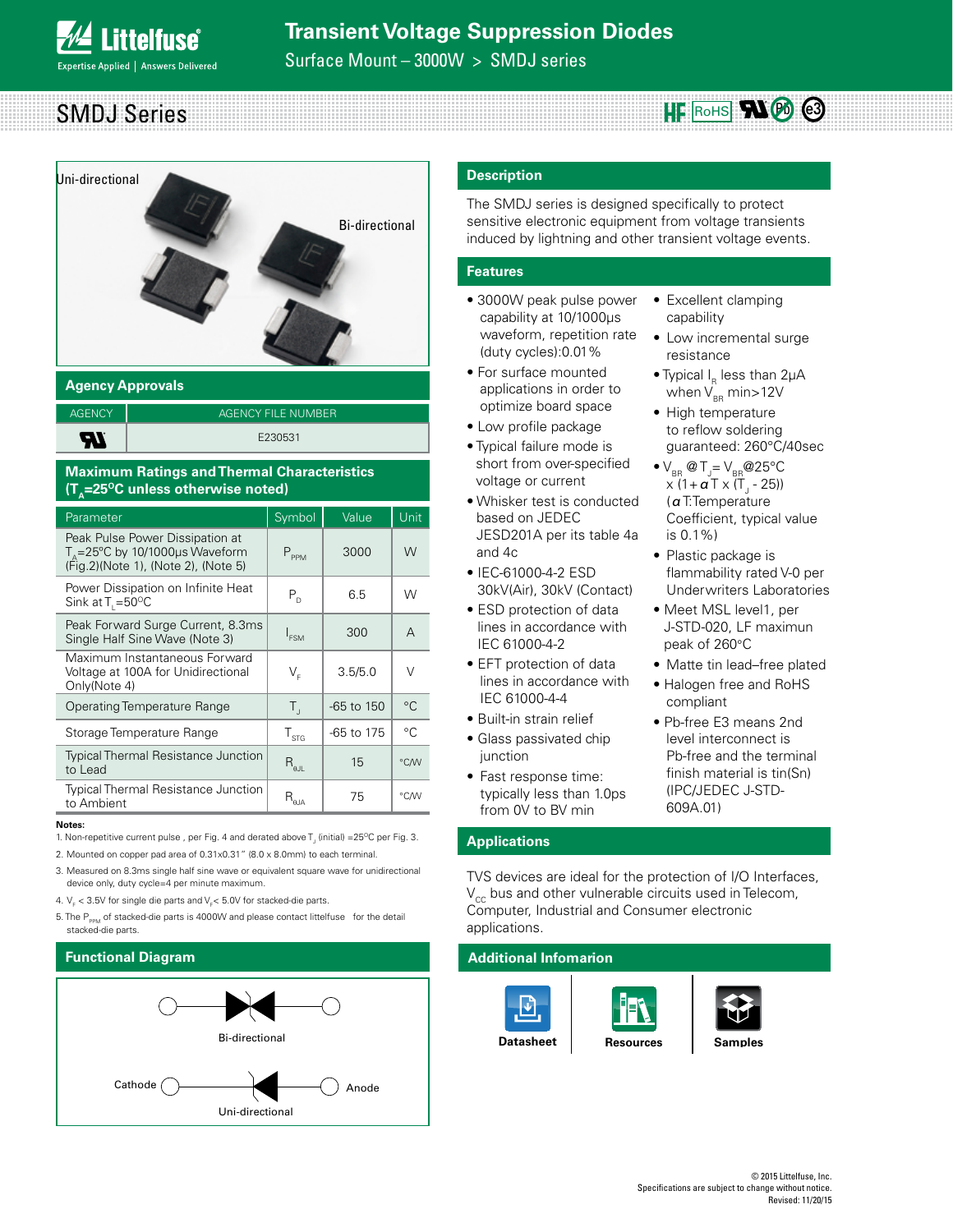Surface Mount – 3000W > SMDJ series



**Electrical Characteristics** (T<sub>A</sub>=25°C unless otherwise noted)

| Part<br>Number<br>(Uni) | Part<br>Number<br>(Bi) | Marking                     |                | Reverse<br>Stand off<br>Voltage | Breakdown<br>Voltage V <sub>BR</sub> | (Volts) $@I_{\tau}$ | <b>Test</b><br>Current | Maximum<br>Clamping<br>Voltage V <sub>c</sub>                                    | Maximum<br>Peak<br>Pulse<br>Current I <sub>pp</sub> | Maximum<br>Reverse<br>Leakage I <sub>R</sub><br>$@V_{R}$ | Agency<br>Approval<br><b>FT.</b> |
|-------------------------|------------------------|-----------------------------|----------------|---------------------------------|--------------------------------------|---------------------|------------------------|----------------------------------------------------------------------------------|-----------------------------------------------------|----------------------------------------------------------|----------------------------------|
|                         |                        | <b>UNI</b>                  | B <sub>1</sub> | $V_R$<br>(Volts)                | <b>MIN</b>                           | <b>MAX</b>          | (mA)                   | $\begin{matrix} \mathbf{Q} & \mathbf{I} \\ \mathbf{W} & \mathbf{P} \end{matrix}$ | (A)                                                 | $(\mu A)$                                                |                                  |
| SMDJ5.0A                | SMDJ5.0CA              | <b>RDE</b>                  | <b>DDE</b>     | 5.0                             | 6.40                                 | 7.00                | 10                     | 9.2                                                                              | 326.1                                               | 800                                                      | $\mathsf X$                      |
| SMDJ6.0A                | SMDJ6.0CA              | $R\overline{D}\overline{G}$ | <b>DDG</b>     | 6.0                             | 6.67                                 | 7.37                | 10                     | 10.3                                                                             | 291.3                                               | 800                                                      | $\mathsf X$                      |
| SMDJ6.5A                | SMDJ6.5CA              | <b>RDK</b>                  | <b>DDK</b>     | $6.5\,$                         | 7.22                                 | 7.98                | 10                     | 11.2                                                                             | 267.9                                               | 500                                                      | $\mathsf X$                      |
| SMDJ7.0A                | SMDJ7.0CA              | <b>PDM</b>                  | <b>DDM</b>     | 7.0                             | 7.78                                 | 8.60                | 10                     | 12.0                                                                             | 250.0                                               | 200                                                      | X                                |
| SMDJ7.5A                | SMDJ7.5CA              | PDP                         | <b>DDP</b>     | 7.5                             | 8.33                                 | 9.21                | $\mathbf{1}$           | 12.9                                                                             | 232.6                                               | 100                                                      | $\mathsf X$                      |
| SMDJ8.0A                | SMDJ8.0CA              | <b>PDR</b>                  | <b>DDR</b>     | 8.0                             | 8.89                                 | 9.83                | $\mathbf{1}$           | 13.6                                                                             | 220.6                                               | 50                                                       | $\overline{\mathsf{X}}$          |
| SMDJ8.5A                | SMDJ8.5CA              | PDT                         | <b>DDT</b>     | 8.5                             | 9.44                                 | 10.40               | $\mathbf{1}$           | 14.4                                                                             | 208.3                                               | 20                                                       | $\mathsf X$                      |
| SMDJ9.0A                | SMDJ9.0CA              | PDV                         | <b>DDV</b>     | 9.0                             | 10.00                                | 11.10               | $\mathbf{1}$           | 15.4                                                                             | 194.8                                               | 10                                                       | $\boldsymbol{\mathsf{X}}$        |
| SMDJ10A                 | SMDJ10CA               | <b>PDX</b>                  | <b>DDX</b>     | 10.0                            | 11.10                                | 12.30               | $\mathbf{1}$           | 17.0                                                                             | 176.5                                               | $\overline{5}$                                           | $\overline{\mathsf{X}}$          |
| SMDJ11A                 | SMDJ11CA               | PDZ                         | <b>DDZ</b>     | 11.0                            | 12.20                                | 13.50               | $\mathbf{1}$           | 18.2                                                                             | 164.8                                               | $\overline{2}$                                           | $\mathsf X$                      |
| SMDJ12A                 | SMDJ12CA               | PEE                         | <b>DEE</b>     | 12.0                            | 13.30                                | 14.70               | $\mathbf{1}$           | 19.9                                                                             | 150.8                                               | $\overline{2}$                                           | $\overline{\mathsf{X}}$          |
| SMDJ13A                 | SMDJ13CA               | PEG                         | <b>DEG</b>     | 13.0                            | 14.40                                | 15.90               | $\mathbf{1}$           | 21.5                                                                             | 139.5                                               | 2                                                        | $\boldsymbol{\mathsf{X}}$        |
| SMDJ14A                 | SMDJ14CA               | PEK                         | DEK            | 14.0                            | 15.60                                | 17.20               | $\mathbf{1}$           | 23.2                                                                             | 129.3                                               | $\overline{2}$                                           | $\overline{\mathsf{X}}$          |
| SMDJ15A                 | SMDJ15CA               | PEM                         | <b>DEM</b>     | 15.0                            | 16.70                                | 18.50               | $\mathbf{1}$           | 24.4                                                                             | 123.0                                               | $\overline{2}$                                           | $\mathsf X$                      |
| SMDJ16A                 | SMDJ16CA               | PEP                         | <b>DEP</b>     | 16.0                            | 17.80                                | 19.70               | $\mathbf{1}$           | 26.0                                                                             | 115.4                                               | $\overline{2}$                                           | $\overline{\mathsf{X}}$          |
| SMDJ17A                 | SMDJ17CA               | PER                         | DER            | 17.0                            | 18.90                                | 20.90               | $\mathbf{1}$           | 27.6                                                                             | 108.7                                               | 2                                                        | $\boldsymbol{\mathsf{X}}$        |
| SMDJ18A                 | SMDJ18CA               | PET                         | <b>DET</b>     | 18.0                            | 20.00                                | 22.10               | $\mathbf{1}$           | 29.2                                                                             | 102.7                                               | $\overline{2}$                                           | $\overline{\mathsf{X}}$          |
| SMDJ20A                 | SMDJ20CA               | PEV                         | <b>DEV</b>     | 20.0                            | 22.20                                | 24.50               | $\mathbf{1}$           | 32.4                                                                             | 92.6                                                | $\overline{2}$                                           | $\mathsf X$                      |
| SMDJ22A                 | SMDJ22CA               | PEX                         | <b>DEX</b>     | 22.0                            | 24.40                                | 26.90               | $\mathbf{1}$           | 35.5                                                                             | 84.5                                                | $\overline{2}$                                           | $\overline{\mathsf{X}}$          |
| SMDJ24A                 | SMDJ24CA               | PEZ                         | <b>DEZ</b>     | 24.0                            | 26.70                                | 29.50               | 1                      | 38.9                                                                             | 77.1                                                | $\overline{2}$                                           | X                                |
| SMDJ26A                 | SMDJ26CA               | PFE                         | <b>DFE</b>     | 26.0                            | 28.90                                | 31.90               | $\mathbf{1}$           | 42.1                                                                             | 71.3                                                | $\overline{2}$                                           | $\overline{\mathsf{X}}$          |
| SMDJ28A                 | SMDJ28CA               | PFG                         | <b>DFG</b>     | 28.0                            | 31.10                                | 34.40               | $\mathbf{1}$           | 45.4                                                                             | 66.1                                                | $\overline{2}$                                           | $\mathsf X$                      |
| SMDJ30A                 | SMDJ30CA               | PFK                         | <b>DFK</b>     | 30.0                            | 33.30                                | 36.80               | $\mathbf{1}$           | 48.4                                                                             | 62.0                                                | $\overline{2}$                                           | $\overline{X}$                   |
| SMDJ33A                 | SMDJ33CA               | PFM                         | <b>DFM</b>     | 33.0                            | 36.70                                | 40.60               | $\mathbf{1}$           | 53.3                                                                             | 56.3                                                | $\overline{2}$                                           | $\overline{X}$                   |
| SMDJ36A                 | SMDJ36CA               | PFP                         | <b>DFP</b>     | 36.0                            | 40.00                                | 44.20               | $\mathbf{1}$           | 58.1                                                                             | 51.6                                                | $\overline{2}$                                           | $\overline{\mathsf{X}}$          |
| SMDJ40A                 | SMDJ40CA               | PFR                         | <b>DFR</b>     | 40.0                            | 44.40                                | 49.10               | $\mathbf{1}$           | 64.5                                                                             | 46.5                                                | $\overline{2}$                                           | $\overline{\mathsf{x}}$          |
| SMDJ43A                 | SMDJ43CA               | PFT                         | <b>DFT</b>     | 43.0                            | 47.80                                | 52.80               | $\mathbf{1}$           | 69.4                                                                             | 43.2                                                | $\overline{2}$                                           | $\mathsf X$                      |
| SMDJ45A                 | SMDJ45CA               | PFV                         | <b>DFV</b>     | 45.0                            | 50.00                                | 55.30               | 1                      | 72.7                                                                             | 41.3                                                | 2                                                        | $\mathsf X$                      |
| SMDJ48A                 | SMDJ48CA               | <b>PFX</b>                  | <b>DFX</b>     | 48.0                            | 53.30                                | 58.90               | $\mathbf{1}$           | 77.4                                                                             | 38.8                                                | $\overline{2}$                                           | $\mathsf X$                      |
| SMDJ51A                 | SMDJ51CA               | PFZ                         | <b>DFZ</b>     | 51.0                            | 56.70                                | 62.70               | 1                      | 82.4                                                                             | 36.4                                                | $\overline{2}$                                           | $\overline{\mathsf{X}}$          |
| SMDJ54A                 | SMDJ54CA               | <b>RGE</b>                  | <b>DGE</b>     | 54.0                            | 60.00                                | 66.30               | $\mathbf{1}$           | 87.1                                                                             | 34.4                                                | $\overline{2}$                                           | $\overline{\mathsf{X}}$          |
| SMDJ58A                 | SMDJ58CA               | PGG                         | <b>DGG</b>     | 58.0                            | 64.40                                | 71.20               | 1                      | 93.6                                                                             | 32.1                                                | $\overline{2}$                                           | $\overline{\mathsf{X}}$          |
| SMDJ60A                 | SMDJ60CA               | PGK                         | <b>DGK</b>     | 60.0                            | 66.70                                | 73.70               | $\mathbf{1}$           | 96.8                                                                             | 31.0                                                | $\overline{2}$                                           | $\mathsf X$                      |
| SMDJ64A                 | SMDJ64CA               | <b>PGM</b>                  | <b>DGM</b>     | 64.0                            | 71.10                                | 78.60               | 1                      | 103.0                                                                            | 29.1                                                | $\overline{2}$                                           | $\overline{\mathsf{X}}$          |
| SMDJ70A                 | SMDJ70CA               | PGP                         | <b>DGP</b>     | 70.0                            | 77.80                                | 86.00               | $\mathbf{1}$           | 113.0                                                                            | 26.5                                                | $\overline{2}$                                           | $\overline{\mathsf{X}}$          |
| SMDJ75A                 | SMDJ75CA               | <b>PGR</b>                  | <b>DGR</b>     | 75.0                            | 83.30                                | 92.10               | 1                      | 121.0                                                                            | 24.8                                                | 2                                                        | $\mathsf X$                      |
| SMDJ78A                 | SMDJ78CA               | PGT                         | <b>DGT</b>     | 78.0                            | 86.70                                | 95.80               | $\mathbf{1}$           | 126.0                                                                            | 23.8                                                | $\overline{2}$                                           | $\overline{\mathsf{X}}$          |
| SMDJ85A                 | SMDJ85CA               | PGV                         | <b>DGV</b>     | 85.0                            | 94.40                                | 104.00              |                        | 137.0                                                                            | 21.9                                                | 2                                                        | $\mathsf X$                      |
| SMDJ90A                 | SMDJ90CA               | PGX                         | <b>DGX</b>     | 90.0                            | 100.00                               | 111.00              | $\mathbf{1}$           | 146.0                                                                            | 20.5                                                | $\overline{2}$                                           | $\mathsf X$                      |
| SMDJ100A                | SMDJ100CA              | PGZ                         | DGZ            | 100.0                           | 111.00                               | 123.00              | 1                      | 162.0                                                                            | 18.5                                                | 2                                                        | Χ                                |
| SMDJ110A                | SMDJ110CA              | PHE                         | DHE            | 110.0                           | 122.00                               | 135.00              | $\mathbf{1}$           | 177.0                                                                            | 16.9                                                | $\overline{2}$                                           | $\mathsf X$                      |
| SMDJ120A                | SMDJ120CA              | PHG                         | <b>DHG</b>     | 120.0                           | 133.00                               | 147.00              | 1                      | 193.0                                                                            | 15.5                                                | 2                                                        | X                                |
| SMDJ130A                | SMDJ130CA              | PHK                         | DHK            | 130.0                           | 144.00                               | 159.00              | $\mathbf{1}$           | 209.0                                                                            | 14.4                                                | $\overline{2}$                                           | $\mathsf X$                      |
| SMDJ150A                | SMDJ150CA              | <b>PHM</b>                  | DHM            | 150.0                           | 167.00                               | 185.00              | 1                      | 243.0                                                                            | 12.3                                                | 2                                                        | X                                |
| SMDJ160A                | SMDJ160CA              | PHP                         | <b>DHP</b>     | 160.0                           | 178.00                               | 197.00              | $\mathbf{1}$           | 259.0                                                                            | 11.6                                                | $\overline{2}$                                           | $\times$                         |
| SMDJ170A                | SMDJ170CA              | <b>PHR</b>                  | DHR            | 170.0                           | 189.00                               | 209.00              | 1                      | 275.0                                                                            | 10.9                                                | 2                                                        | X                                |
| SMDJ180A                | SMDJ180CA              | PHT                         | DHT            | 180.0                           | 200.00                               | 221.00              | $\mathbf{1}$           | 292.0                                                                            | 10.3                                                | $\overline{2}$                                           | $\mathsf X$                      |
| SMDJ220A                | SMDJ220CA              | <b>PKE</b>                  | DKE            | 220.0                           | 244.00                               | 270.00              | $\mathbf{1}$           | 356.0                                                                            | 8.4                                                 | 2                                                        | X                                |
|                         |                        |                             |                |                                 |                                      |                     |                        |                                                                                  |                                                     |                                                          |                                  |

For bidirectional type having V<sub>R</sub> of 10 volts and less, the I<sub>R</sub> limit is double.<br>For parts without A , the V<sub>BR</sub> is ± 10% and V<sub>c</sub> is 5% higher than with A parts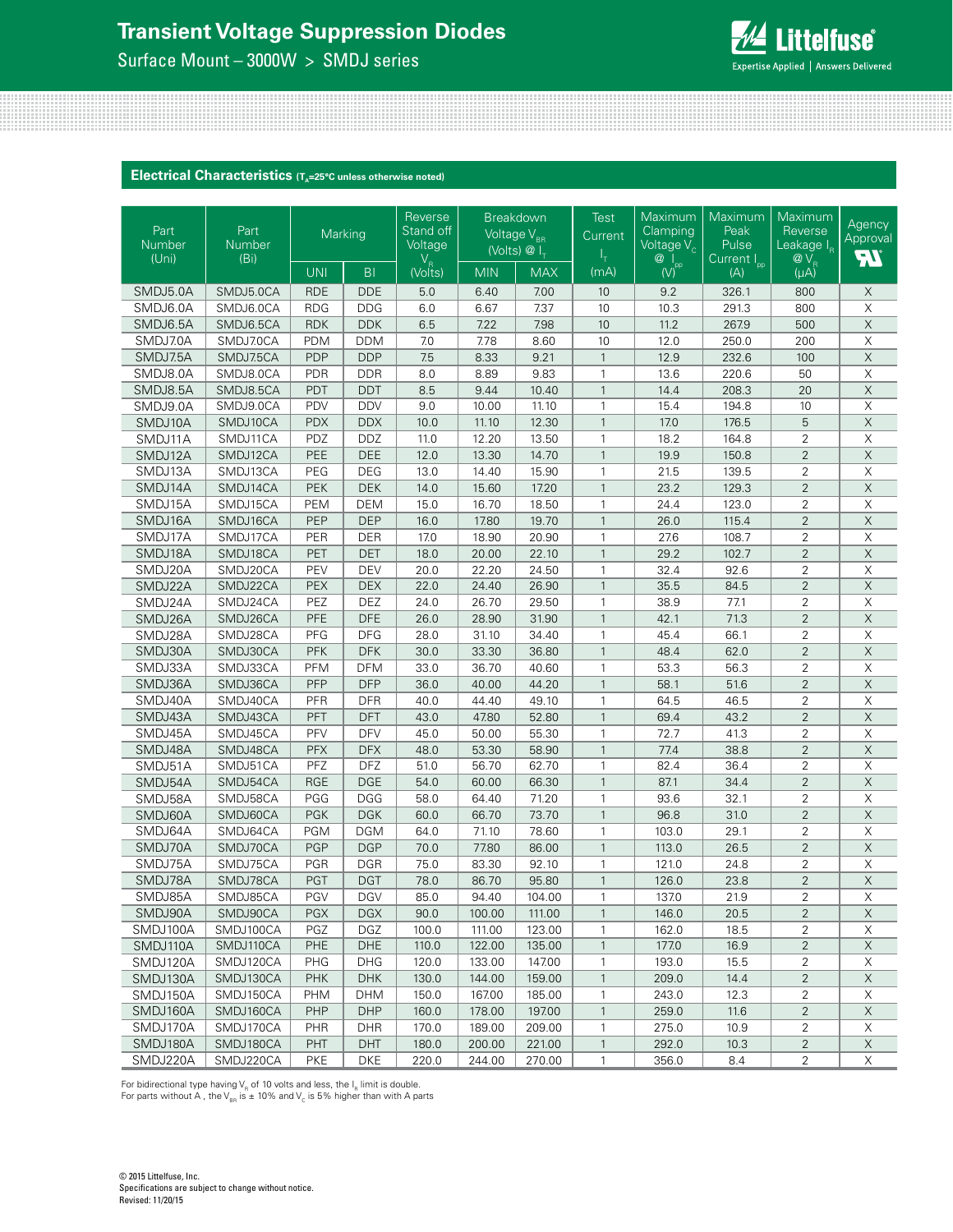**Littelfuse**® **Expertise Applied | Answers Delivered** 

### Surface Mount – 3000W > SMDJ series

### **I-V Curve Characteristics**





- P<sub>PPM</sub> Peak Pulse Power Dissipation -- Max power dissipation
- **V<sub>R</sub>** Stand-off Voltage -- Maximum voltage that can be applied to the TVS without operation
- **V<sub>BR</sub> Breakdown Voltage** -- Maximum voltage that flows though the TVS at a specified test current (I<sub>r</sub>)
- V<sub>c</sub> Clamping Voltage -- Peak voltage measured across the TVS at a specified Ippm (peak impulse current)
- $I_{R}$  **Reverse Leakage Current** -- Current measured at  $V_{R}$
- **V<sub>r</sub>** Forward Voltage Drop for Uni-directional

### **Ratings and Characteristic Curves (T<sub>A</sub>=25°C unless otherwise noted)**



#### **Figure 2 - Peak Pulse Power Rating**



**continues on next page.**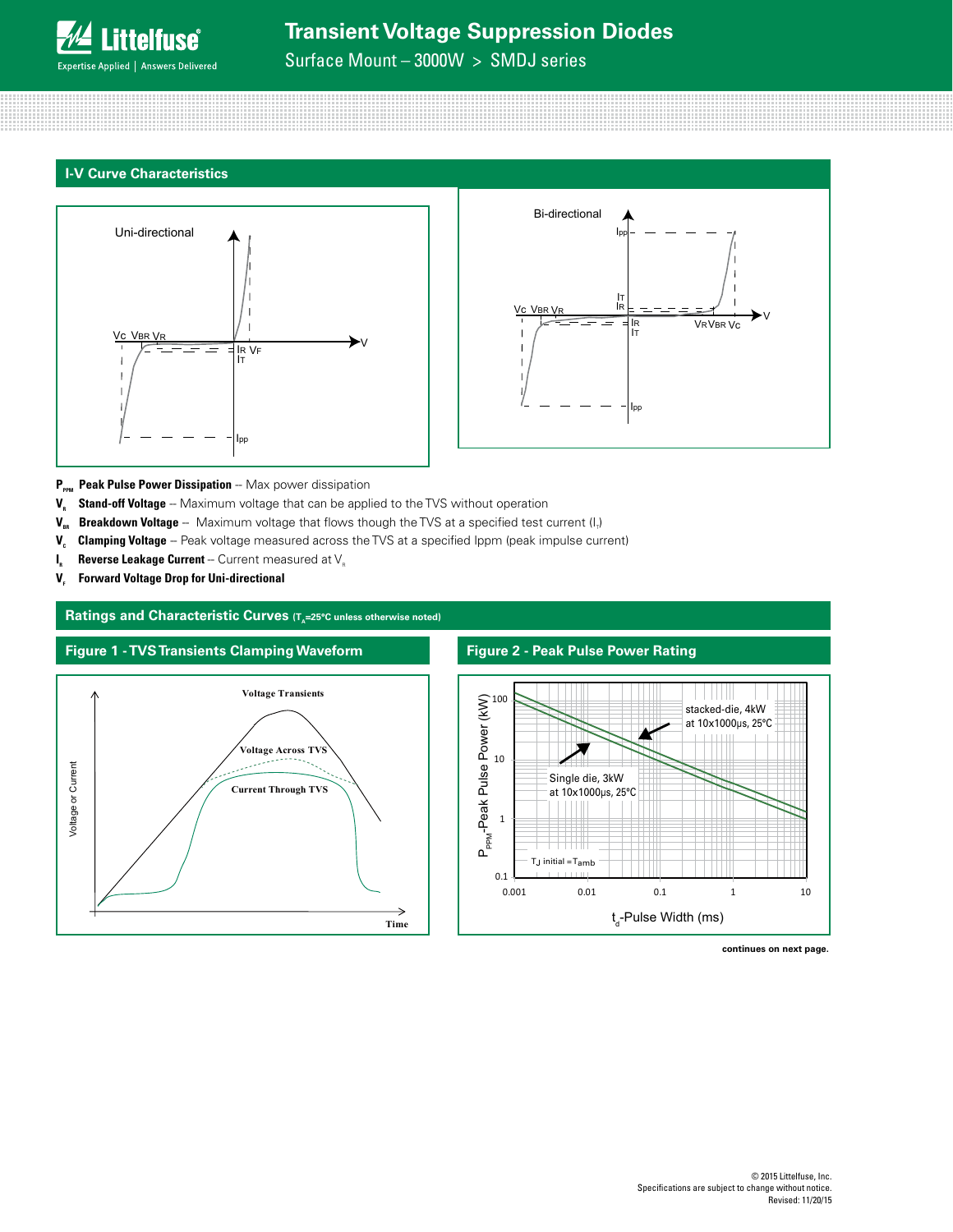Surface Mount – 3000W > SMDJ series



**Ratings and Characteristic Curves (T<sub>A</sub>=25°C unless otherwise noted) (Continued)** 



#### **Figure 5 - Typical Junction Capacitance**





**Figure 4 - Pulse Waveform**



### **Figure 6 - Typical Transient Thermal Impedance**



0.01 0.1 1 10 100 0.00 1.00 2.00 3.00 4.00 5.00 6.00 7.00 8.00 Single die Stack-die IF-Peak Forward Current(A) F-Peak Forward Current(A) V<sub>F</sub>-Peak Forward Voltage(V) **Figure 8 - Peak Forward Voltage Drop vs Peak Forward Current (Typical Values)**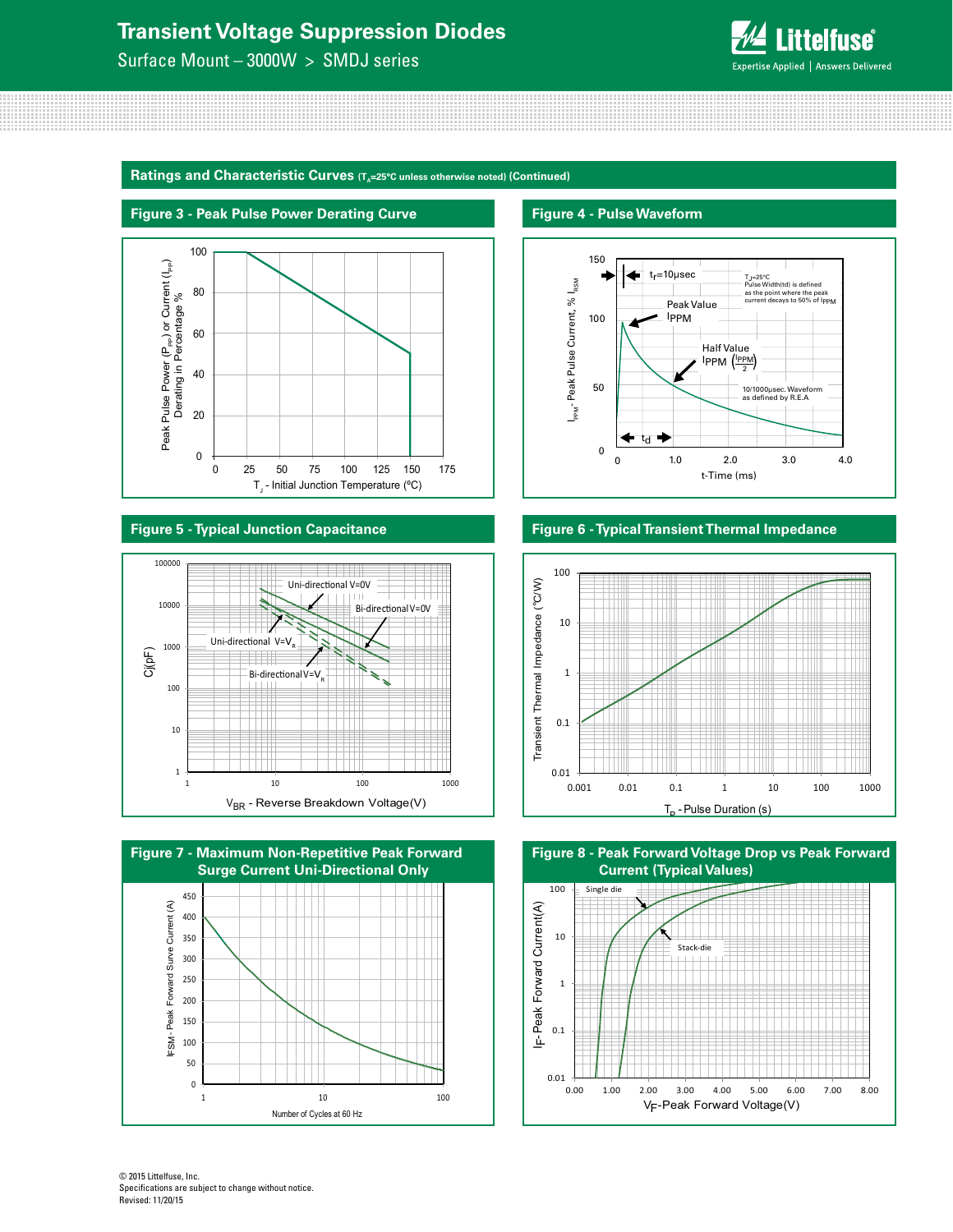Surface Mount – 3000W > SMDJ series

### **Soldering Parameters**

| <b>Reflow Condition</b>            |                                                    | Lead-free<br>assembly |
|------------------------------------|----------------------------------------------------|-----------------------|
|                                    | - Temperature Min (T <sub>s(min)</sub> )           | $150^{\circ}$ C       |
| Pre Heat                           | - Temperature Max (T <sub>s(max)</sub> )           | $200^{\circ}$ C       |
|                                    | - Time (min to max) $(ts)$                         | $60 - 180$ secs       |
| to peak                            | Average ramp up rate (Liquidus Temp $(T_{\alpha})$ | 3°C/second max        |
|                                    | $T_{S(max)}$ to $T_A$ - Ramp-up Rate               | 3°C/second max        |
| Reflow                             | - Temperature $(T_A)$ (Liquidus)                   | $217^{\circ}$ C       |
|                                    | - Time (min to max) (t)                            | $60 - 150$ seconds    |
| Peak Temperature (T <sub>D</sub> ) |                                                    | $260^{+0/5}$ °C       |
| Temperature $(t_{n})$              | Time within 5°C of actual peak                     | $20 - 40$ seconds     |
| Ramp-down Rate                     |                                                    | 6°C/second max        |
|                                    | Time 25°C to peak Temperature (T <sub>a</sub> )    | 8 minutes Max.        |
| Do not exceed                      |                                                    | $260^{\circ}$ C       |



### **Environmental Specifications**

| <b>High Temp. Storage</b>  | JESD22-A103              |
|----------------------------|--------------------------|
| <b>HTRB</b>                | JESD22-A108              |
| <b>Temperature Cycling</b> | JESD22-A104              |
| <b>MSL</b>                 | JEDEC-J-STD-020, Level 1 |
| H3TRB                      | JESD22-A101              |
| <b>RSH</b>                 | JESD22-A111              |

### **Physical Specifications**

| Weight          | 0.007 ounce, 0.21 grams                                              |
|-----------------|----------------------------------------------------------------------|
| Case            | JEDEC DO214AB. Molded plastic body<br>over glass passivated junction |
| <b>Polarity</b> | Color band denotes positive end<br>(cathode) except Bidirectional.   |
| Terminal        | Matte Tin-plated leads, Solderable per<br>JESD22-B102                |

### **Dimensions**





|                   |       | Inches     | <b>Millimeters</b> |       |  |
|-------------------|-------|------------|--------------------|-------|--|
| <b>Dimensions</b> | Min   | <b>Max</b> | Min                | Max   |  |
| A                 | 0.114 | 0.126      | 2.900              | 3.200 |  |
| B                 | 0.260 | 0.280      | 6.600              | 7.110 |  |
| C                 | 0.220 | 0.245      | 5.590              | 6.220 |  |
| D                 | 0.079 | 0.103      | 2.060              | 2.620 |  |
| E                 | 0.030 | 0.060      | 0.760              | 1.520 |  |
| F                 |       | 0.008      |                    | 0.203 |  |
| G                 | 0.305 | 0.320      | 7.750              | 8.130 |  |
| Н                 | 0.006 | 0.012      | 0.152              | 0.305 |  |
|                   | 0.129 |            | 3.300              |       |  |
| J                 | 0.094 |            | 2.400              |       |  |
| K                 |       | 0.165      |                    | 4.200 |  |
|                   | 0.094 |            | 2.400              |       |  |